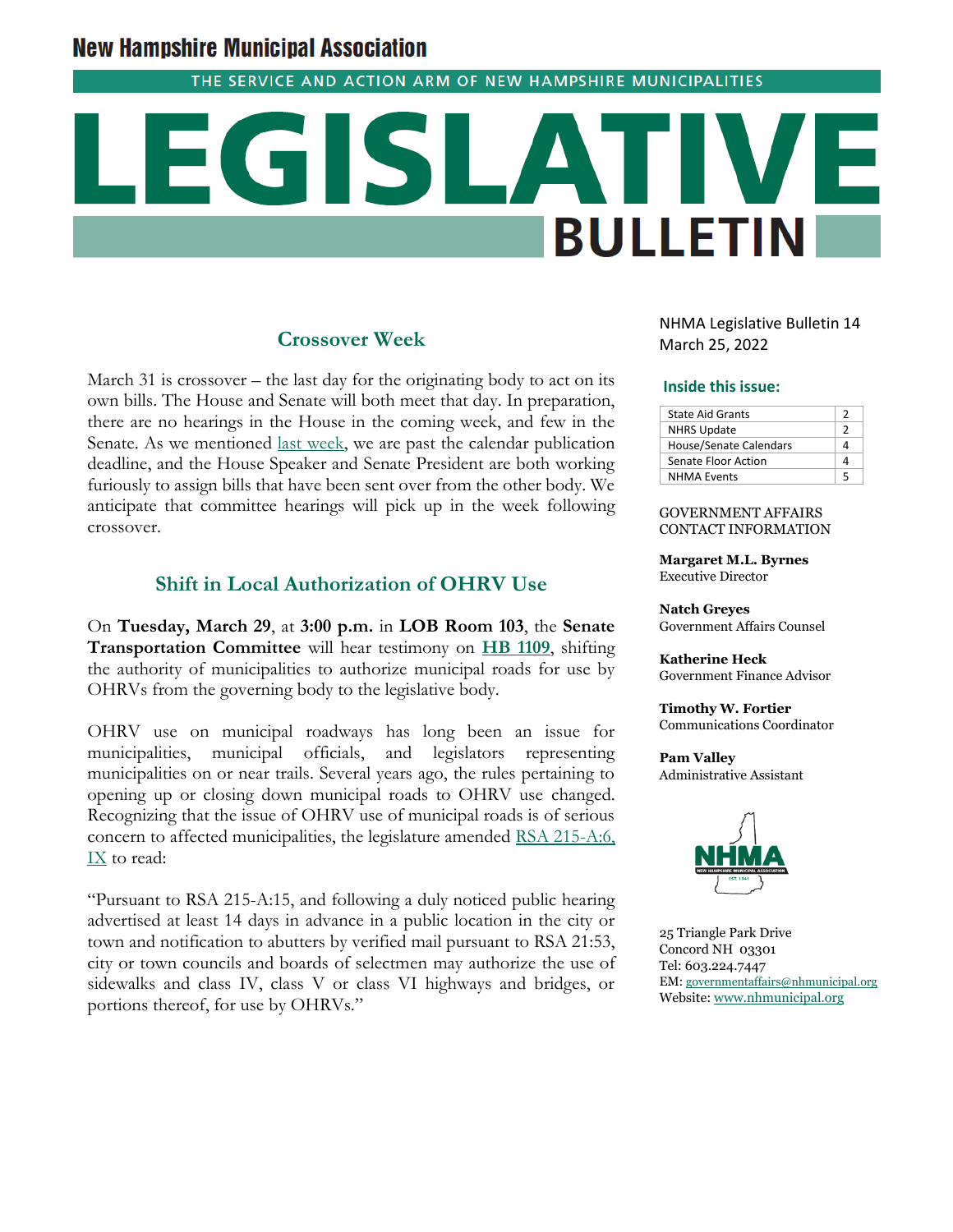**HB 1109** as amended by the House keeps the notice and hearing requirements, but shifts the authorizing authority to the legislative body. In relevant part, it says:

"By a majority vote of the legislative body of a city or town at any legal meeting after notice and hearing, and following notification to abutters by verified mail pursuant to RSA 21:53, a city or town may authorize the use of class IV, class V, and class VI highways for use by OHRVs."

NHMA does not have a position on the bill, but we know that this is a contentious local issue and invite our members to contact the **[Senate Transportation Committee](http://www.gencourt.state.nh.us/senate/committees/committee_details.aspx?cc=34)** to express their opinion.

# **State Aid Grants: 11 Forgotten Projects, Remembered**

On **Thursday, March 24,** the **Senate** adopted the committee recommendation of Ought to Pass on **[HB](http://www.gencourt.state.nh.us/bill_Status/pdf.aspx?id=30060&q=billVersion)  [398](http://www.gencourt.state.nh.us/bill_Status/pdf.aspx?id=30060&q=billVersion)**. **This bill will** appropriate \$5.7 million for fiscal year 2023 and \$6.9 million for fiscal year 2024 to fund the **[11 forgotten, eligible wastewater projects](https://www.nhmunicipal.org/sites/default/files/uploads/legislative-bulletins/sag_prioritizedneedbudgetdetail_11projects_2021-01-04.pdf)** not funded in the current biennium, plus **[110 new](https://www.nhmunicipal.org/sites/default/files/uploads/legislative-bulletins/sag_listhopefulprojects_fy22-23_2021-01-04.pdf)  [projects](https://www.nhmunicipal.org/sites/default/files/uploads/legislative-bulletins/sag_listhopefulprojects_fy22-23_2021-01-04.pdf)** that are expected to be eligible for grant funding in fiscal years 2023 and 2024**. The bill will now move to the governor's desk.** 

**[HB 412](http://www.gencourt.state.nh.us/bill_status/pdf.aspx?id=30062&q=billVersion)**, on the other hand, was laid on the table. This bill would appropriate \$500,000 for each of fiscal years 2023 and 2024 for public water supply grants. The state has historically supported these grants; however, with the influx of federal funds for public water projects, the Senate Finance Committee recommended the bill as Inexpedient to Legislate by a vote of 7-0. The committee discussed several federal funding sources, such as the American Rescue Plan Act and the Infrastructure and Jobs Investment Act, which will make funding for public water projects available to municipalities through the state Department of Environmental Services over the next five years.

# **New Hampshire Retirement System Legislation**

There are sixteen bills dealing with the New Hampshire Retirement System (NHRS) this year, and we have analyzed those that would affect municipal employers and employees in past Bulletins. A variety of bills have an effect on employer contribution rates, create a change in benefits to current members or retirees, or impose a non-compliance penalty for employers who do not file information necessary to process a member's retirement application in a timely manner.

On Wednesday, the House Finance Committee held a work session on **[HB 1417](https://nam04.safelinks.protection.outlook.com/?url=http%3A%2F%2Fwww.gencourt.state.nh.us%2Fbill_status%2Fpdf.aspx%3Fid%3D28309%26q%3DbillVersion&data=04%7C01%7C%7C8bca71785065426dada908da0b6a0057%7C26291d41fe344e6ba3102f5bdf84590c%7C0%7C0%7C637834847155323365%7CUnknown%7CTWFpbGZsb3d8eyJWIjoiMC4wLjAwMDAiLCJQIjoiV2luMzIiLCJBTiI6Ik1haWwiLCJXVCI6Mn0%3D%7C3000&sdata=fHoep4SYdt60swmNr5krhKCYOFRUvAABmfmJ%2Bq4MVOY%3D&reserved=0)**, which proposes to reinstate a portion (7.5 percent) of the state contribution to the local employer's share of the NHRS cost for teachers, police, and firefighters. This bill would provide an estimated \$27.7 million in local relief in fiscal year 2023 alone. Unfortunately, the committee recommended the bill as Inexpedient to Legislate by an 11-10 vote.

However, based on the close committee vote, which included bipartisan support for the bill, there is still a chance to reverse the committee recommendation when the bill goes to the floor of the House on **March 31**. Members are encouraged to contact their representatives before Thursday and explain how important the restoration of the state contribution is to local budgets and to taxpayers. With your support, the full House overturned a previous committee vote, and it can be done again. Please ask your representative to vote "no" on the committee recommendation of Inexpedient to Legislate and then vote to pass **HB 1417**.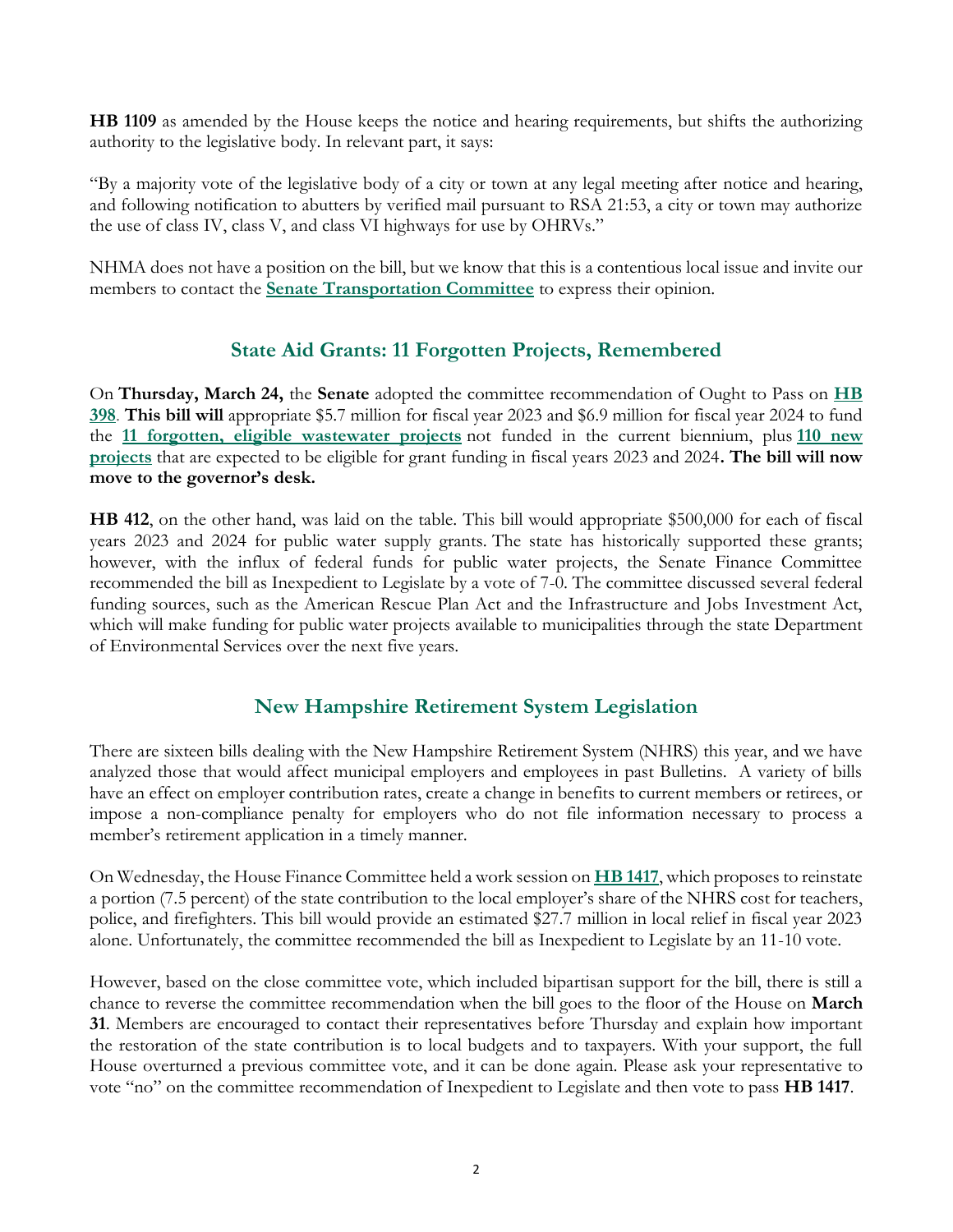**[HB 1535](http://www.gencourt.state.nh.us/bill_status/pdf.aspx?id=33296&q=amendment)**, as originally written, would provide a 1.5 percent cost-of-living-adjustment (COLA) to all NHRS retirees who have been retired at least 5 years by July 1, 2023, on the first \$30,000 of the retiree's annual allowance. The bill was amended to require the state to pay \$79.1 million, which is the cost to terminally fund this legislation, taking the burden off municipalities and property taxpayers. On March 17, the House passed the amended bill and it was referred to the House Finance Committee, where another amendment was introduced. As amended the bill would now make a one-time payment of \$500 to NHRS members who receive a pension under \$30,000 and have been retired for 5 years as of July 1, 2022. This bill further authorizes the governor to draw \$11.75 million from the state treasury to fund the COLA payment. On Wednesday, an 18-3 vote of the committee recommended the bill as Ought to Pass with Amendment.

**[HB 1587](http://www.gencourt.state.nh.us/bill_status/pdf.aspx?id=33360&q=amendment)** changes the calculation of compensation paid in excess of the full base rate of pay under the definition of Average Final Compensation for Group II members hired on or after July 1, 2011, or who had not attained vested status prior to January 1, 2012. Over the course of this legislative session, several amendments have been proposed to address the middle tier employees who were affected by the changes made to the retirement system over a decade ago. While this bill, as amended, requires the state to terminally fund the proposal through general fund surplus funds from the "current biennium," we are waiting for a fiscal note to determine whether any increase to the employer contribution rates will result from this legislation. On Wednesday, the House Finance Committee recommended the bill as Ought to Pass with Amendment in a 21-1 vote.

**[HB 1318](http://www.gencourt.state.nh.us/bill_status/pdf.aspx?id=33501&q=amendment)** establishes a penalty for noncompliance for employers who do not submit the information necessary to calculate and finalize member benefits and ensure calculations are correct upon filing a retirement application. NHMA opposes any legislation that assesses a penalty against our members. This bill was requested by the New Hampshire Retirement System and as amended, a \$200 daily penalty for noncompliance can be assessed for delayed reporting. NHRS would be required to send a 30-day notice prior to assessing a penalty to any employer who misses the deadline. It was noted during the public hearing that the penalty can be waived in cases of extenuating circumstances. On Wednesday, the Senate Executive Departments and Administration Committee voted 5-0, Ought to Pass with Amendment.

**[SB 434](http://www.gencourt.state.nh.us/bill_status/pdf.aspx?id=29898&q=billVersion)** would recalculate a Group I retiree's annuity by changing the time of the 10 percent NHRS pension reduction from age 65 to the member's full retirement age under Social Security (up to age 67 depending on year of birth).The fiscal note for this bill estimates that it will increase the actuarial accrued liability by **\$44.2 million**, which will increase the employer contribution rates for group I members (teachers and employees) over the next 18 years as that cost is paid off. (This bill does not affect group II police and firefighters, since they do not pay into Social Security or receive benefits.) On March 17, the Senate, on a voice vote, passed the bill. The bill was referred to the Senate Finance Committee, which has recommended that the bill be referred to Interim Study. The full Senate will vote on that recommendation next **Thursday, March 31.**

**[SB 363](http://www.gencourt.state.nh.us/bill_status/pdf.aspx?id=33327&q=billVersion)** allows Group II members who began service between January 1, 2001 and December 31, 2011 to receive service credit for not less than one year and not more than four years of non-qualified service. As amended, a Group II member's purchase of the service credit is limited to the amount which will reduce the minimum age of retirement to the previous minimum age of 45. The bill further states that the member is to pay the costs to reduce certain transition provision requirements for retirement. NHRS estimates that there will be a fiscal impact due to the accrued liability and therefore will nominally increase employer contribution rates. On March 17, the Senate passed the bill as amended and referred it to the Senate Finance Committee.

**[HB 1079](http://www.gencourt.state.nh.us/bill_status/pdf.aspx?id=26110&q=billVersion)** would have increased the annual number of hours a retiree may work for a retirement system employer to an average of 32 hours a week (1,664 hours annually) and eliminated the initial 28-day restriction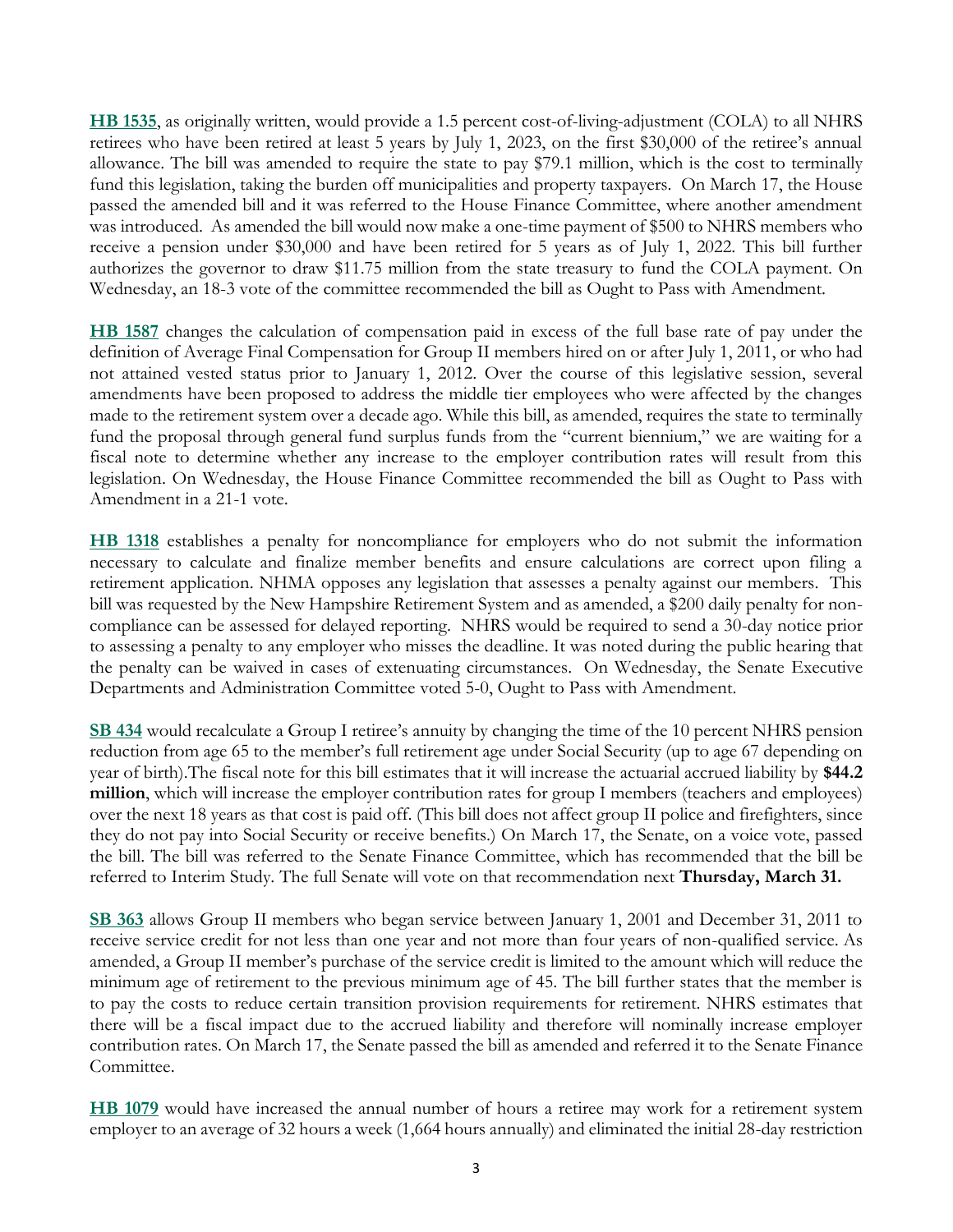on such part-time employment after retiring. On March 12, on a voice vote, the House adopted a committee recommendation of Inexpedient to Legislate, so unfortunately this bill is dead.

**[HB 1549](http://www.gencourt.state.nh.us/bill_status/pdf.aspx?id=28872&q=billVersion)** proposed a special duty exemption for retired Group II police members and would have allowed them to work special duty law enforcement details and not have the special duty hours count against the annual limit on part-time hours. NHMA supported this bill as work force shortages in law enforcement are an issue state-wide. On March 1, the House killed this bill on a voice vote.

**[HB 1590](http://www.gencourt.state.nh.us/bill_status/pdf.aspx?id=29391&q=billVersion)** would have established a procedure for members of the retirement system to vote to withdraw from participation for its Group I employees hired after the effective date of the vote, without having to pay their share of the unfunded liability. On February 16, the House voted the bill Inexpedient to Legislate, 287- 57.

# **HOUSE CALENDAR**

#### **There are no hearings in the House on bills of municipal interest.**

# **SENATE CALENDAR**

### **MONDAY, MARCH 28, 2022**

#### **ELECTION LAW AND MUNICIPAL AFFAIRS, Room 100, SH**

- 1:15 p.m. **HB 1009**, requiring the date a person registers to vote to be included with other voter information.
- 1:30 p.m. **HB 1069**, relative to the election of village district commissioners.
- 2:00 p.m. **HB 1081**, relative to the dissolution of a village district.
- 2:15 p.m. **HB 1567-FN**, relative to consequences resulting from election official misconduct.

## **TUESDAY, MARCH 29, 2022**

#### **ENERGY AND NATURAL RESOURCES, Room 103, SH**

- 9:30 a.m. **HB 1328-FN**, authorizing a utility to petition to be relieved of their carrier of last resort obligations.
- 9:45 a.m. **HB 1459-FN**, relative to recycling solar panels.
- 10:00 a.m. **HB 1491-FN-L**, relative to natural gas transmission pipeline safety.
- 10:15 a.m. **HB 1546-FN**, defining PFAS and enabling the commissioner of the department of environmental services to adopt rules relative to airborne PFAS in certain circumstances.

#### **TRANSPORTATION, Room 101, LOB**

3:00 p.m. **HB 1109,** relative to approval for off highway recreational vehicles use on class IV, class V, and class VI roads.

# **Senate Floor Action**

Thursday, March 24, 2022

**HB 364**, revising the definition of charitable organizations relative to games of chance**. Inexpedient to Legislate.**

**HB 398**, making an appropriation to the department of environmental services for funding eligible wastewater projects. **Passed.**